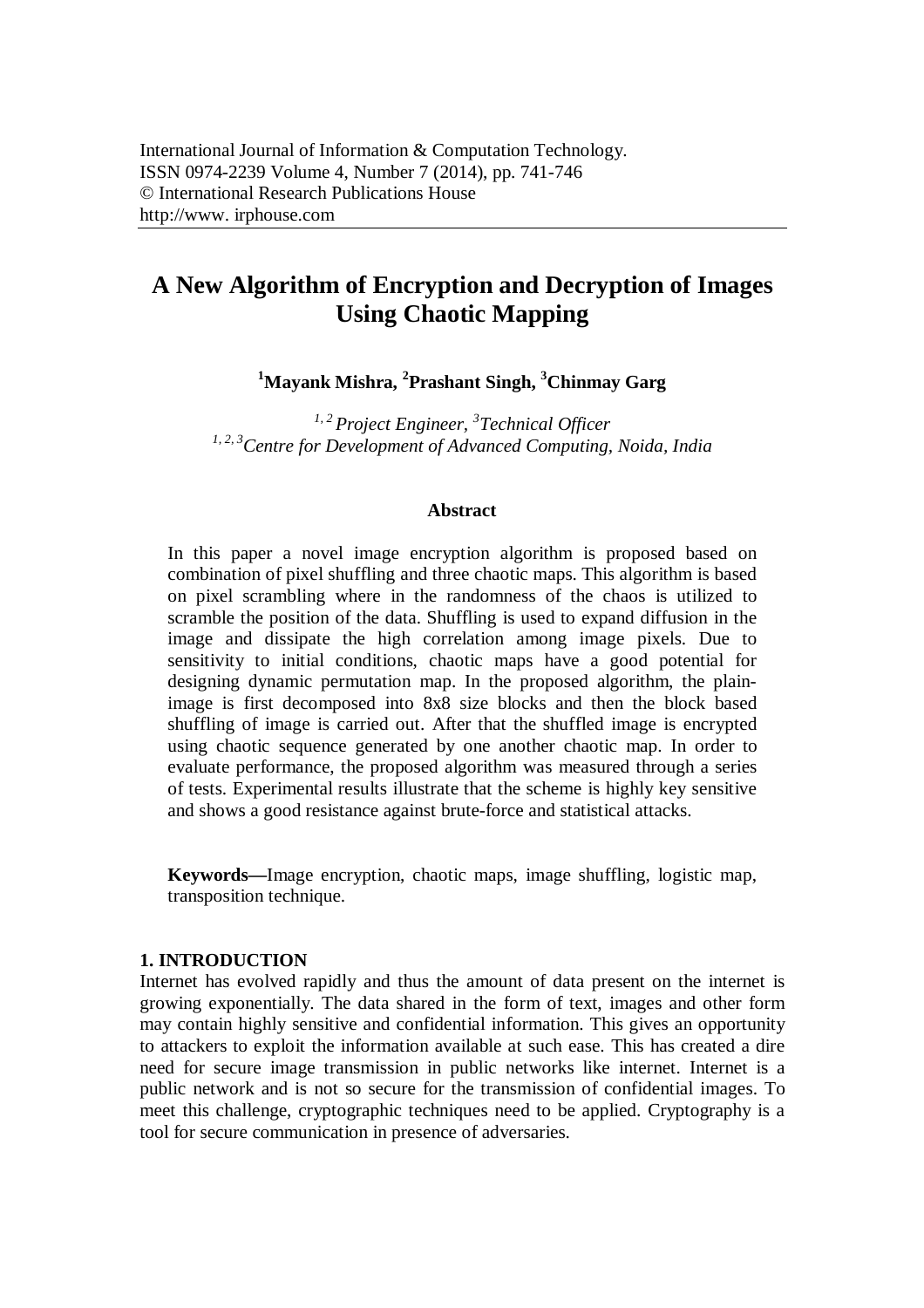The common method of protecting the digital documents is to scramble the content so that the true message of the documents is unknown. There are various techniques to achieve this for example compression, digital watermarking, steganography and cryptography. In this paper we focus on chaos based methods used for image Encryption. Chaos refers to randomness and it is defined as a study of nonlinear dynamic system. The characteristics of chaos systems are characterized mainly sensitivities to initial conditions and other system parameters. Due to this sensitiveness, the system acts very randomly. The main advantages of the chaotic encryption approach include: high flexibility in the encryption system design, availability of huge number of variants of chaotic systems, large, complex and numerous possible encryption keys and simpler design. This promises to provide strong encryption without compromising the usability system in terms of speed and robustness.

The properties of chaotic systems are [1]:

- Chaos based encryption is deterministic, they have some determining mathematical equations ruling their behavior.
- They are unpredictable and non-linear, sensitive to initial conditions and even a very slight change in the starting point can lead to significant different outcomes.
- They appear to be random and disorganized but actually they're not. Beneath the random behavior there is a sense of order and pattern.

The highly unpredictable and random–look nature of chaotic output is the most attractive feature of deterministic chaotic system that may lead to various novel applications [2]

The organization of the paper is as follow. In Section 2, we discuss the methodology of proposed chaos based scheme. The performances and analysis of the proposed image encryption scheme are studied in Section 3. Finally, conclusion remarks are drawn in Section 4.

#### **2. METHODOLOGY**

In this section, we describe all the steps for encryption and decryption of the image using both chaotic logistic maps. Complete process is described in the following steps:

The encryption process uses an 80 bit external secret key, the key is divided into blocks of 8-bit each, called session keys. Session keys referred as:

 $K = k1k2...k20$  (in hexadecimal), (1)

Here, ki's are alphanumeric characters. Thus, each group of two alphanumeric characters represents a session key.

We use following two logistic maps for encryption [12]

| $X_{n+1} = 3.9999X_{n}$ (1-Xn), |  |
|---------------------------------|--|
|                                 |  |

 $Yn+1 = 3.9999Yn (1-Yn),$  (3)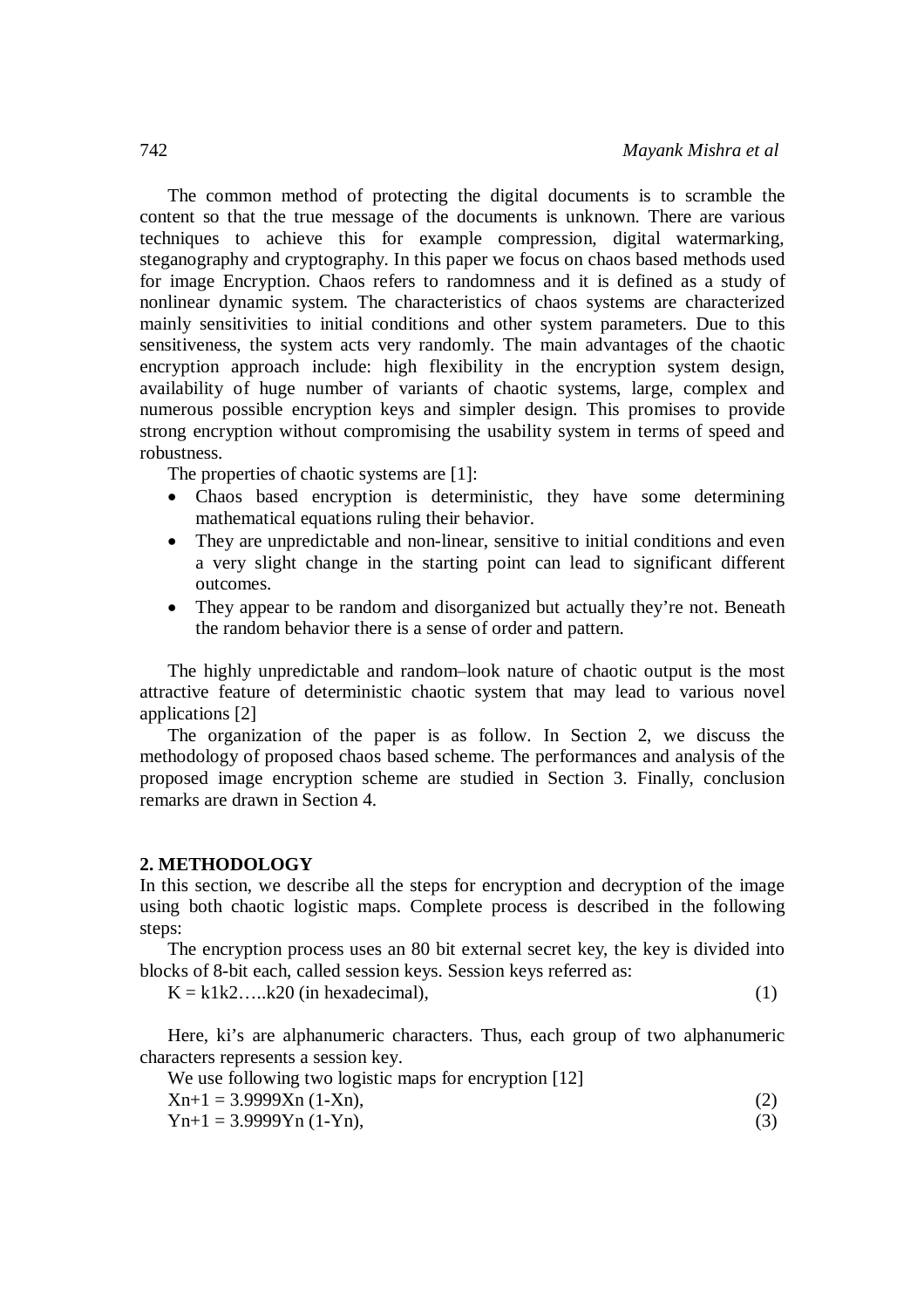Using these logistic maps initial conditions for each logistic map, namely (X0 and Y0) are calculated.

X0 is calculated using X01 and X02 where: X01 is binary representation of three blocks of session keys e.g. K4K5K6. Thus,  $X01 = (K41 \times 2^0 + K_{42} \times 2^1 + \dots + K_{61} \times 2^{16} + K_{62} \times 2^{17} + \dots)$ + K<sub>68</sub> x  $2^{23}$ ) /  $2^{24}$  (4)  $X_{02} = ((k_{13})_{10} + (k_{14})_{10} + (k_{15})_{10} + ... + (k_{18})_{10}) / 96$  (5)

Here k<sub>i</sub>'s are parts of secret key in hexadecimal mode as explained in equation 1. Now initial condition  $X_0$  is calculated as:  $X_0 = (X_{01} + X_{02}) \text{ mod } 1.$  (6)

Similarly, we calculate the initial condition  $Y_0$  for the second logistic map,  $Y_{01} = (B_2)_{10}/2^{24}$  (9)

Where B is the binary string of session keys. And  
\n
$$
Y02 = (B_2 [P_1] \times 2^0 + B_2 [P_2] \times 2^1 + B_2 [P_3] \times 2^2 + \dots + B_2 [P_{24}] \times 2^{23} / 2^{24}
$$
\n
$$
y_0 = (Y_{01} + Y_{02}) \mod 1.
$$
\n(11)

Next step is to read three consecutive bytes, these three bytes represent the values of red, green and blue (RGB) color respectively. Then we perform encryption on first 16 bits of the image using the following formula:

$$
((R)_{10} + (K_4)_{10} + (K_5)_{10}) \mod 256
$$
,  $((G)_{10} + (K_5)_{10} + (K_6)_{10})$   
mod 256,  $((B)_{10} + (K_6)_{10} + (K_4)_{10}) \mod 256$  (12)

After encryption of the 16 bit block, we modify the session key using the formula:  $(K_i)_{10} = ((K_i)_{10} + (K_{10})_{10}) \text{ mod } 256,$  $(1\le i \le 9).$  (14)

# **3. SECURITY ANALYSIS**

### **3.1 Sensitivity Analysis**

The most prominent feature of chaos based encryption is its sensitivity to initial parameters. Therefore, the ideal image encryption should be very sensitive with respect to the secret key i.e. the secret key should produce a completely different encryption even if its single bit is altered. Figure 2 is the encrypted image obtained using secret key 'A3BB39C4D9E3F2BCD6E1' whereas Figure 3 is obtained using 'B3BB39C4D9E3F2BCD6E1'. The difference in images is clearly visible but we calculated the correlation coefficients to test the difference in images and found that there is absolutely no correlation between the encrypted images.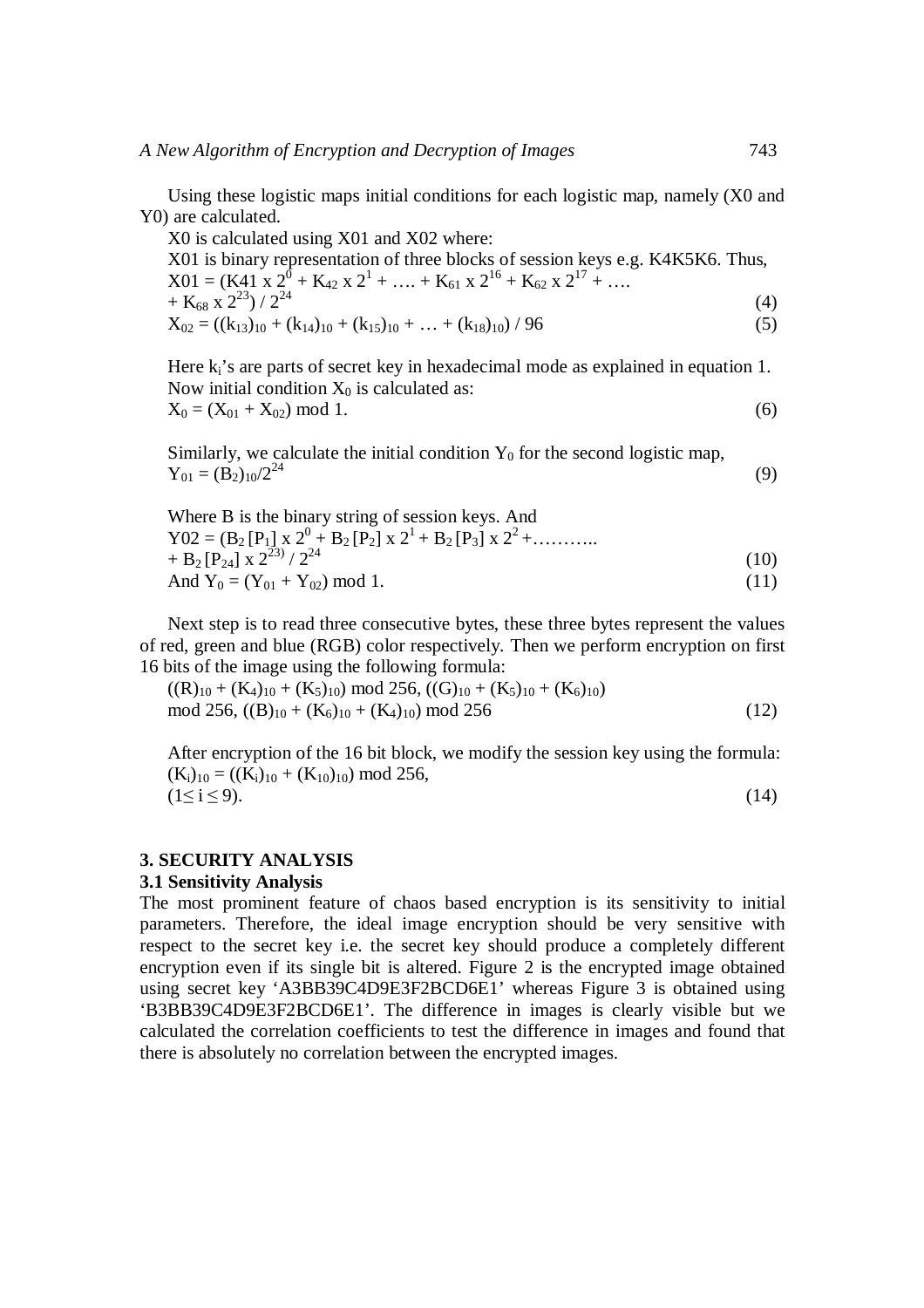## 744 *Mayank Mishra et al*



## **3.2 Key Space Analysis**

Since this encryption technique depends heavily on the secret key, therefore we have to ensure that the key is secure and that the key space should be large enough to make the brute force attack infeasible. Since, we have used an 80 bit key, the total number of possible combinations for secret key are  $2^{80}$  making it fairly difficult to crack by using brute force. A larger key can be used but the trade-off will be in terms of computational complexity.

## **3.3 Time Analysis**

Chaos based encryption enables secure and fast mode of communication. We tested the above algorithm on a system running on Core 2 duo processor with 1 GB RAM. The average encryption and decryption times are shared in table 1:

| Image Size  | <b>Encryption/ Decryption time(s)</b> |
|-------------|---------------------------------------|
| 512 x 512   | $0.13 - 0.15$                         |
| 1024 x 1024 | $1.41 - 1.44$                         |
| 2048 x 2048 | $6.35 - 6.39$                         |

## **Table 1**

### **4. CONCLUSION**

In this communication, a new way of image encryption scheme have been proposed which utilizes two chaotic logistic maps and an external key of 80-bit. The initial conditions for both the logistic maps are derived using the external secret key by providing weightage to its bits corresponding to their position in the key. In the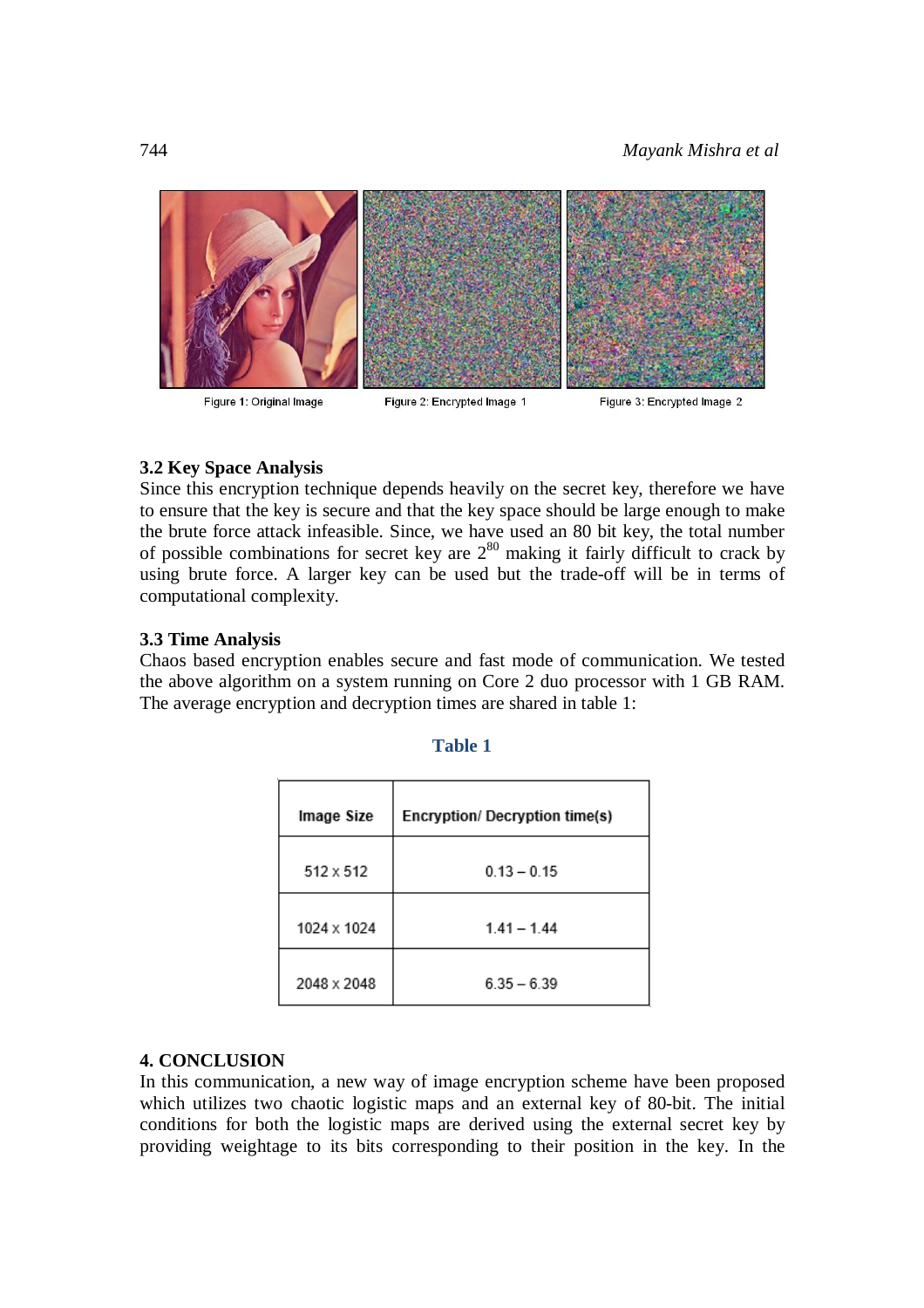proposed encryption process, eight different types of operations are used to encrypt the pixels of an image and which operation will be used for a particular pixel is decided by the outcome of the logistic map. To make the cipher more robust against any attack, the secret key is modified after encrypting a block of sixteen pixels of the image. We have carried out statistical analysis, key sensitivity analysis and key space analysis to demonstrate the security of the new image encryption procedure. Finally, we conclude with the remark that the proposed method is expected to be useful for real time image encryption and transmission applications.

#### **5. REFERENCES**

- [1] N. Bourbakis, C. Alexopoulos, Picture data encryption using SCAN pattern, Pattern Recogn.
- [2] Refregier, B Javidi, Optical image encryption based on input plane and fourier plane random encoding, Opt. Lett. 20 (1995)
- [3] H.K.L. Chang, J.L. Liu, A linear quad tree compression scheme for image encryption, Signal Process. 10 (4) (1997)
- [4] Fridrich Jiri, Symmetric ciphers based on two dimensional chaotic maps, Int. J. Bifurcat Chaos 8 (6) (1998)
- [5] J. Scharinger, Fast encryption of image data using chaotic Kolmogrov flow, J. Electronic Eng 7 (2) (1998)
- [6] J.C. Yen, J.I. Guo, A new image encryption algorithm and its VLSI architecture, in: Proceedings of the IEEE workshop signal processing systems, 1999,
- [7] J.C. Yen, J.I. Guo, An efficient hierarchical chaotic image encryption algorithm and its VLSI realization, IEE Proc. Vis. Image Process. 147 (2000)
- [8] H. Cheng, X.B. Li, Partial encryption of compressed image and videos, IEEE Trans. Signal Process. 48 (8) (2000)
- [9] J.C. Yen, J.I. Guo, A new chaotic key based design for image encryption and decryption, Proceedings of the IEEE International Symposium Circuits and Systems, vol. 4, 2000
- [10] Salleh, M., S. Ibrahim, and I. F. Isnin. 2002. "Ciphering Key of Chaos Image Encryption". Proceeding of International Conference on AI and Engineering Technology. UNIMAS, Sabah, Malaysia.
- [11] Jakimoski, G. and L. Kocarev. 2001. "Chaos and Cryptography: Block Encryption Ciphers Based on Chaotic Maps". IEEE Transactions On Circuits And Systems—I: Fundamental Theory And Applications. 48(2).
- [12] N.K. Pareek a, b, Vinod Patidar a, K.K. Sud Image encryption using chaotic logistic map